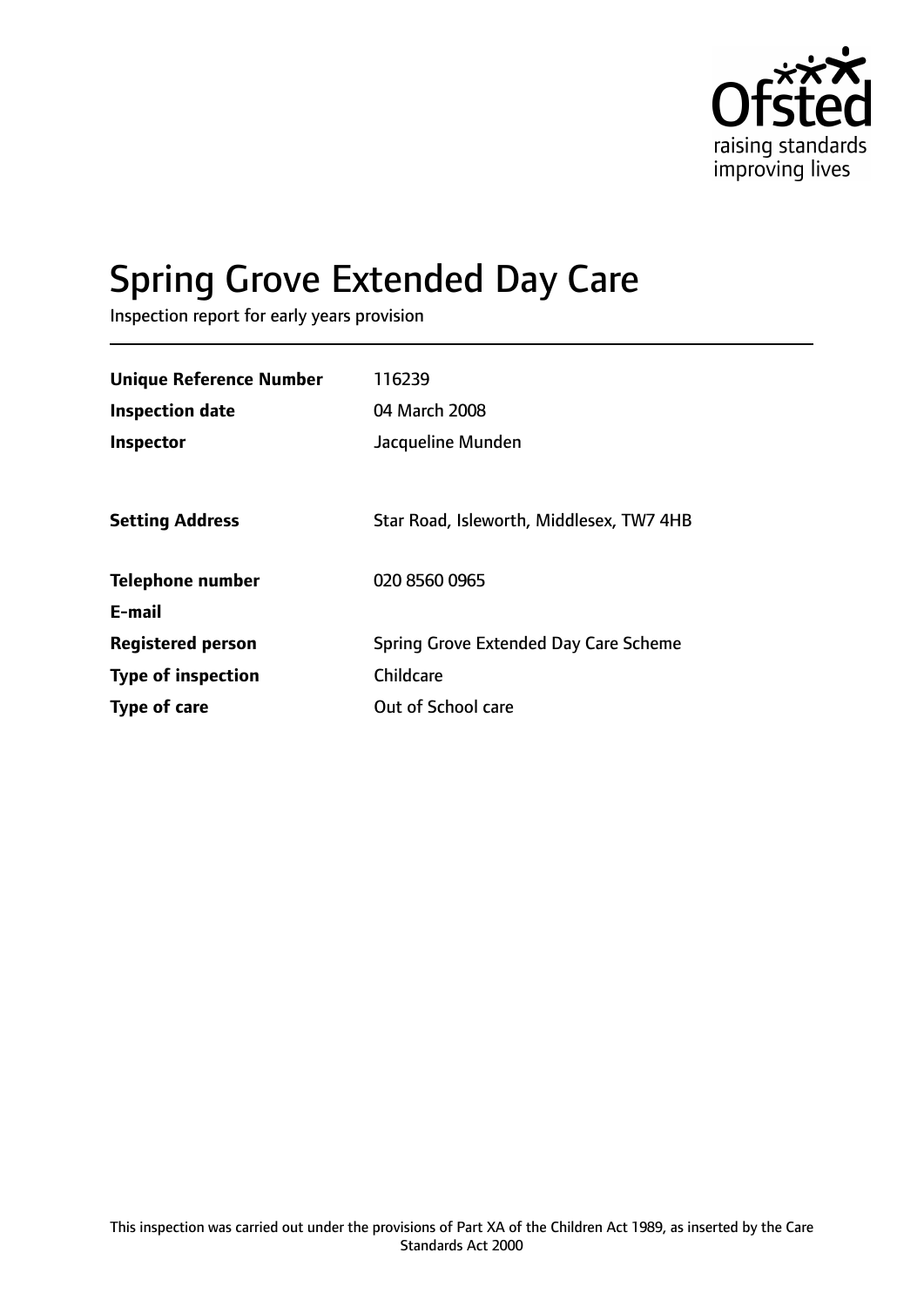### **ABOUT THIS INSPECTION**

The purpose of this inspection is to assure government, parents and the public of the quality of childcare and, if applicable, of nursery education. The inspection was carried out under Part XA Children Act 1989 as introduced by the Care Standards Act 2000 and, where nursery education is provided, under Schedule 26 of the School Standards and Framework Act 1998.

This report details the main strengths and any areas for improvement identified during the inspection. The judgements included in the report are made in relation to the outcomes for children set out in the Children Act 2004; the National Standards for under 8s day care and childminding; and, where nursery education is provided, the *Curriculum guidance for the foundation stage.*

The report includes information on any complaints about the childcare provision which Ofsted has received since the last inspection or registration or 1 April 2004 whichever is the later.

#### **The key inspection judgements and what they mean**

*Outstanding: this aspect of the provision is of exceptionally high quality Good: this aspect of the provision is strong Satisfactory: this aspect of the provision is sound Inadequate: this aspect of the provision is not good enough*

For more information about early years inspections, please see the booklet *Are you ready for your inspection?* which is available from Ofsted's website: *www.ofsted.gov.uk.*

## **THE QUALITY AND STANDARDS OF THE CARE**

On the basis of the evidence collected on this inspection:

The quality and standards of the care are good. The registered person meets the National Standards for under 8s day care and childminding.

#### **WHAT SORT OF SETTING IS IT?**

Spring Grove Extended Day Care opened in 1993. It operatesfrom a hut in Spring Grove Primary school, Isleworth. Children have access to outdoor play areas and the school hall.

The setting offers before and after school activities from 08.00 to 08.55 and 15.20-17.45, term time only. A maximum of 24 children aged from four to under eight years may attend the club at any one time. There are currently 42 children on roll for the after school care and 31 for the breakfast club.

The club employs three members of staff that work with children, at least half of whom hold suitable childcare qualifications.

#### **THE EFFECTIVENESS OF THE PROVISION**

#### **Helping children to be healthy**

The provision is good.

Children enjoy a wide range of physical activities which contribute to their good health. Playworkers make good use of the various outdoor areas within the school grounds, as well as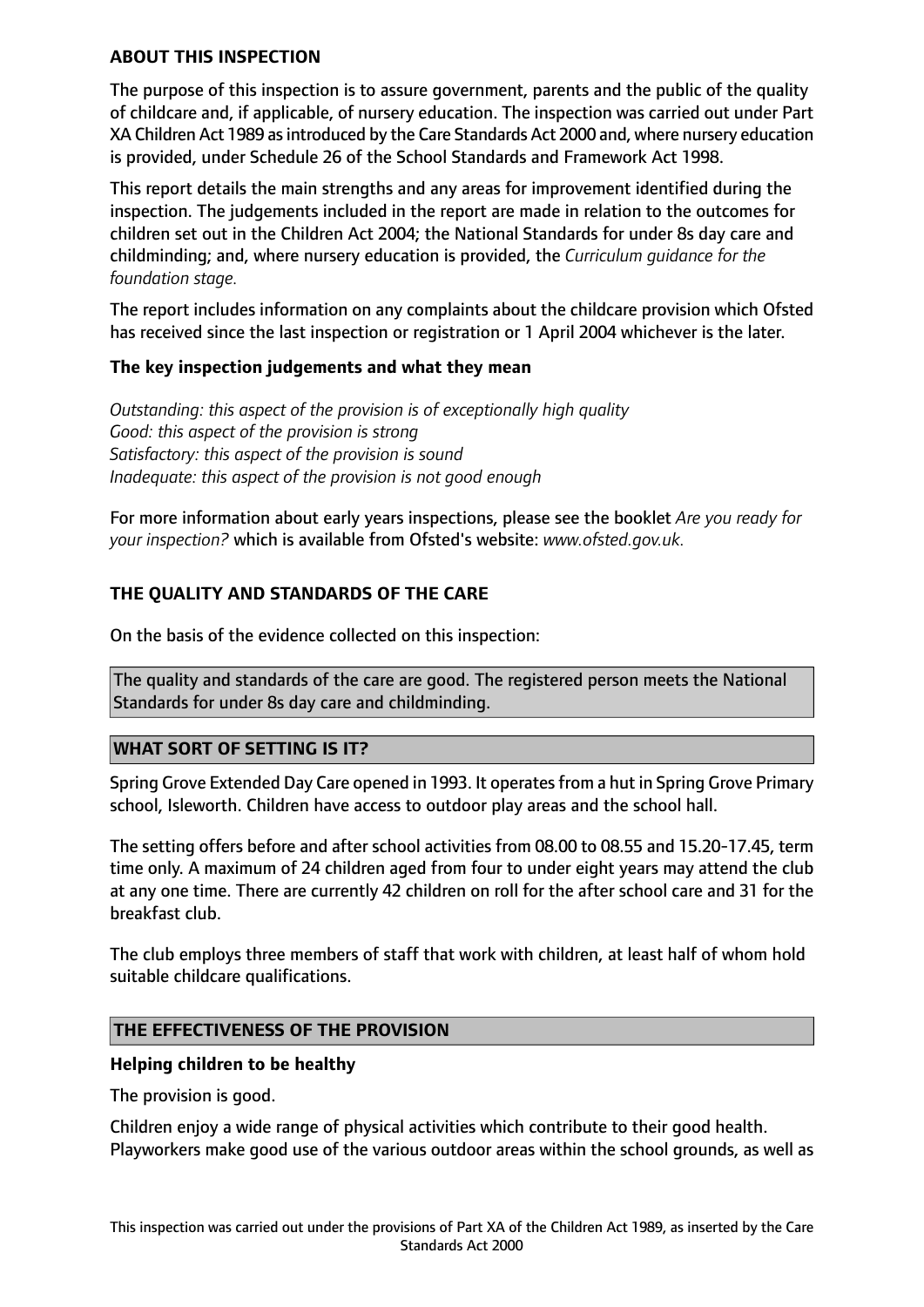the hall, enabling children to develop muscles and let off steam. Children relish being outside and enjoy opportunities to play football and explore the challenging climbing apparatus. The school hall is used for racket games and dodge ball. Children learn about the changes to their bodies as they exercise, for example, they notice their heart beats faster when they are running around.

Children are generally well protected in the event of an accident because some playworkers hold relevant first aid qualifications. However, consent to seek emergency medical treatment is not obtained for all children attending the setting. Children learn the importance of good hygiene as they ensure their hands are clean before eating.

Children develop a good understanding of healthy eating as the setting provides healthy meals and snacks. Drinking water is always available and children enjoy being able to help themselves to fruit from a bowl at any time. Children enjoy sitting together and with playworkers whilst eating, making meal times pleasant sociable experiences. Children's health is protected because some practitioners have food hygiene certificates and obtain information from parents about children's dietary needs.

## **Protecting children from harm or neglect and helping them stay safe**

The provision is satisfactory.

Children are happy and relaxed in the warm and friendly environment. They choose from a wide range of resources that are easily accessible and move freely between activities. The club operates from a hut set in the grounds of the school which is bright and welcoming.

Children are generally well protected because they are closely monitored by vigilant staff. Children are escorted to the toilet facilities or to the hall which are located within the main school building. Risk assessments are carried out on the safety of areas used by children both in and outdoors. The site is secure as entrance to the club is via the school where video surveillance cameras are in use. Staff working in the club and visitors are recorded in the school records as they enter the premises, although an additional record is not maintained in the club itself. Playworkers ensure that children are taken to and collected from classes before and after school. However, the times children arrive from school, or from activities held after school such as chess club, and leave the setting are not always recorded in enough detail to fully ensure their safety. Children take part in regular fire drills and learn to keep themselves safe as playworkers talk to them about why it is not safe to run indoors.

Playworkers are trained in child protection and understand their role and responsibilities should they have a concern. Parents are fully informed of the settings child protection policy.

#### **Helping children achieve well and enjoy what they do**

The provision is good.

Children benefit from the relaxed, fun environment where their play is supported by keen and interested playworkers. Children in the breakfast club enjoy games and creative activities before going to school. After school, children take part in a wide range of activities including many that promote their physical development. They particularly enjoy the varied creative projects and resources provided. They concentrate hard and show dexterity as they glue individual sequins on to picture cards. Examples of other craft work and models of lego vehicles are on display showing their efforts are valued. Playworkers work closely with children supporting them well; they play card games with individual children as well as encouraging collaborative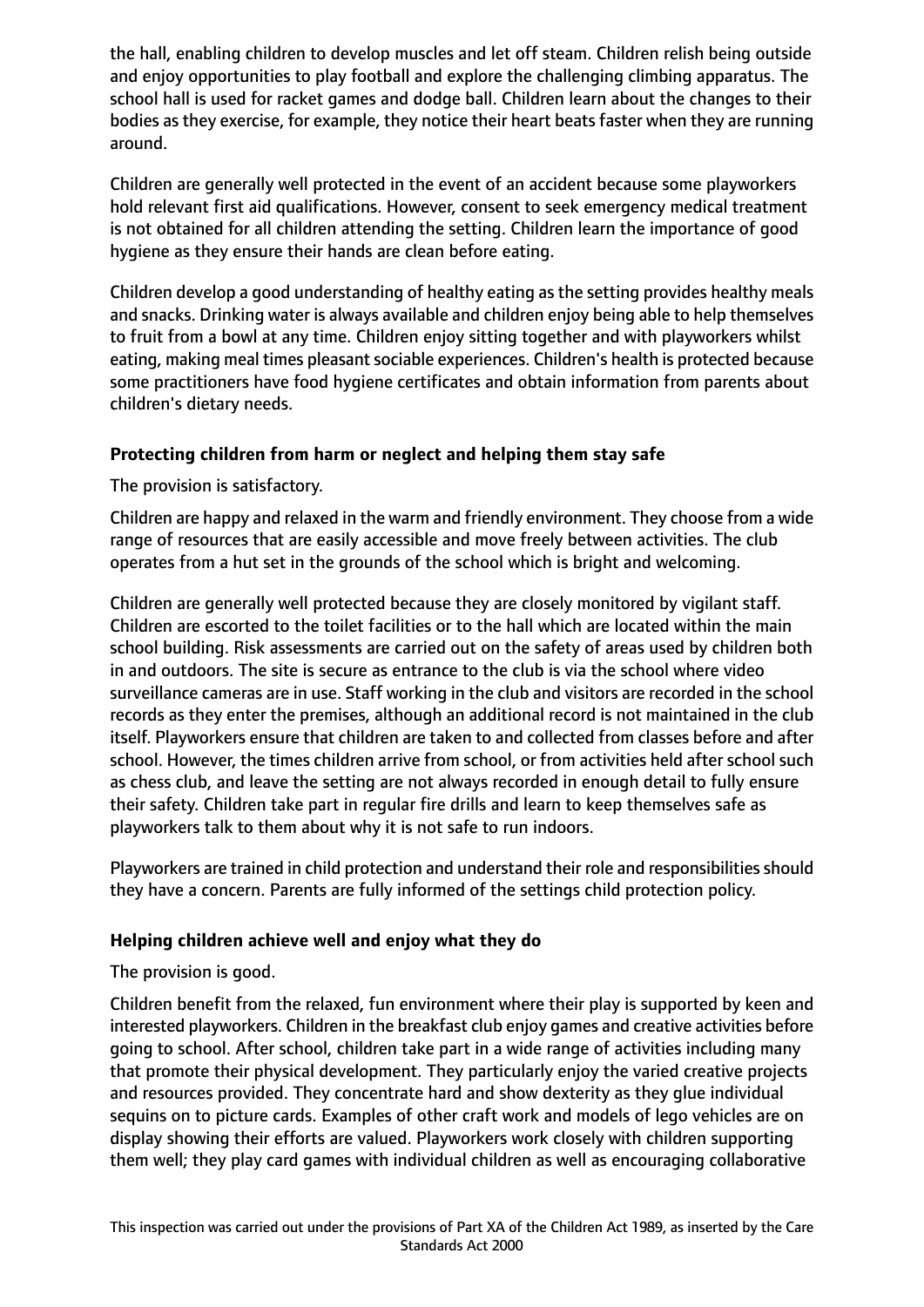play. Children have opportunities to relax in the book corner and watch television. Children are confident in reporting they have fun at this setting, making particular reference to the playworkers as well as to what they enjoy doing.

## **Helping children make a positive contribution**

The provision is good.

Playworkers treat children with equal concern. Children develop independence as they make choices of what to eat and what to do with their time at the setting and develop confidence as they are listened to and respected.

Children with disabilities and learning difficulties are welcome at the setting, and playworkers are willing to make any reasonable adjustments to accommodate children's individual needs.

Children behave well and understand the club rules they have developed. Playworkers are good role models; they demonstrate patience and respect which children emulate. Children are polite and co-operate well with their peers. They say thank you when offered food and take turns when playing.

Playworkers build effective partnerships with parents. They share information through regular discussions at collection time ensuring children's needs are met. Further information is sent home via newsletters and displayed for parents to see. Parent opinions are sought by the management committee through the recent introduction of questionnaires and they are invited to attend meetings. Parents report that they are very happy with the care their children receive and feel comfortable about approaching any member of staff to discuss their child's progress and needs.

## **Organisation**

The organisation is satisfactory.

The setting meets the needs of the range of children for whom it provides. Most playworkers are suitably qualified and all are experienced in working with children. They show a commitment to improving their skills. For example, all staff have updated their knowledge and understanding in child protection and some are booked to attend training in first aid. Playworkers work well as a team and deploy themselves effectively ensuring children are well supervised and supported at all times. A robust vetting and a suitable induction procedure is used for new staff which ensures children are safeguarded. Space and resources are well organised allowing children to move and play without restriction.

The setting maintains a comprehensive range of policies and procedures to underpin the care of children. Most documentation is in place and maintained well although parental consent for emergency treatment is not obtained for all children and there are inconsistencies in the system for recording the hours of attendance of staff, children and visitors.

The setting is run by a voluntary management committee of parents and staff from the school. The committee shows great commitment to ensuring the setting meets the needs of individuals, and continues to improve the quality of care.